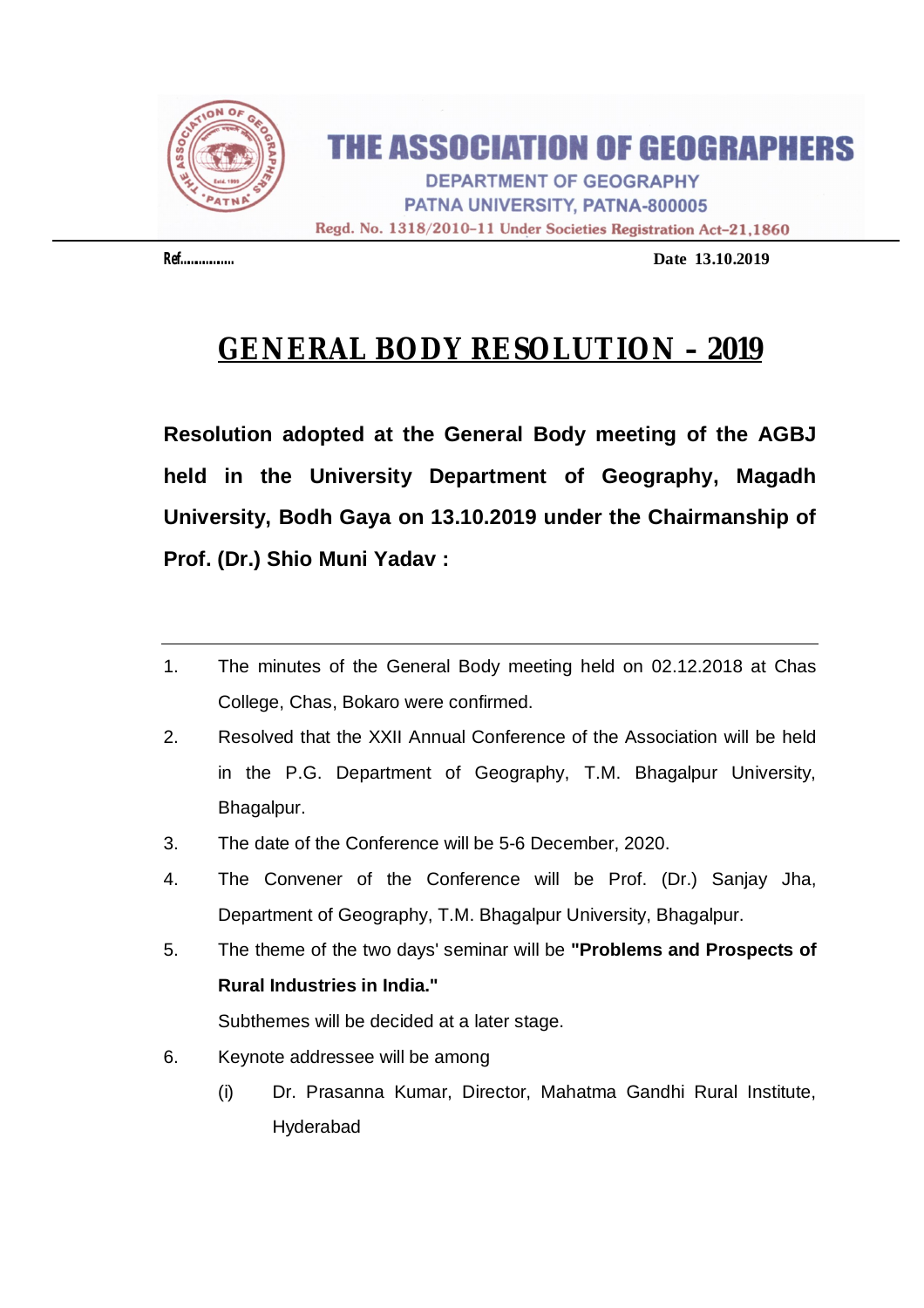- (ii) Dr. Shobhana Radhakrishnan, Gandhi Shanti Pratisthan, Delhi
- (iii) Dr. Ramjee Singh, Patna
- (iv) Kumar Prashant, Secretary, Gandhi Shanti Pratisthan
- (v) Member of NITI Ayog, Rural Industries
- (vi) Dr. R.K. Goel, Rajiv Gandhi Technical Institute, Coimbatore
- (vii) Prof. Ugra Mohan Jha, V.C. in a University at Jaipur and former Head, Department of Rural Economics and Co-operation, T.M. Bhagalpur University, Bhagalpur
- 7. There will be an increase of Rs. 200/- in the registration fee for paid teachers and research scholars. For superannuated teachers it will remain the same as earlier.
- 8. As regards the status of Geographical Perspective, it was resolved to fix 31st May, 2020 as the last date of acceptance of papers, and strictly follow this.
- 9. The statement of account of income and expenditure was placed before the General Body by the Treasurer and the same was approved.
- 10. As regards agreement with Rajesh Publication regarding publication of Geographical Perspective, the general body approved the proposal presented by the publisher before the Executive Committee.
- 11. Resolved to upload the Geographical Perspective on website.
- 12. Prof. R. Gauntia Young Geographer's Award was conferred on Dr. Sadaf. The second prize was given to Shahina Pravin Khan The consolation award was given to Kriti Kumari.
- 13. Dr. Vidya Sagar Yadav Emerging Geographers' first award was conferred on Dinanath Thakur and the second award was given to Brajesh Kumar Singh.
- 14. The General Body elected the new executive committee for 2019-2020.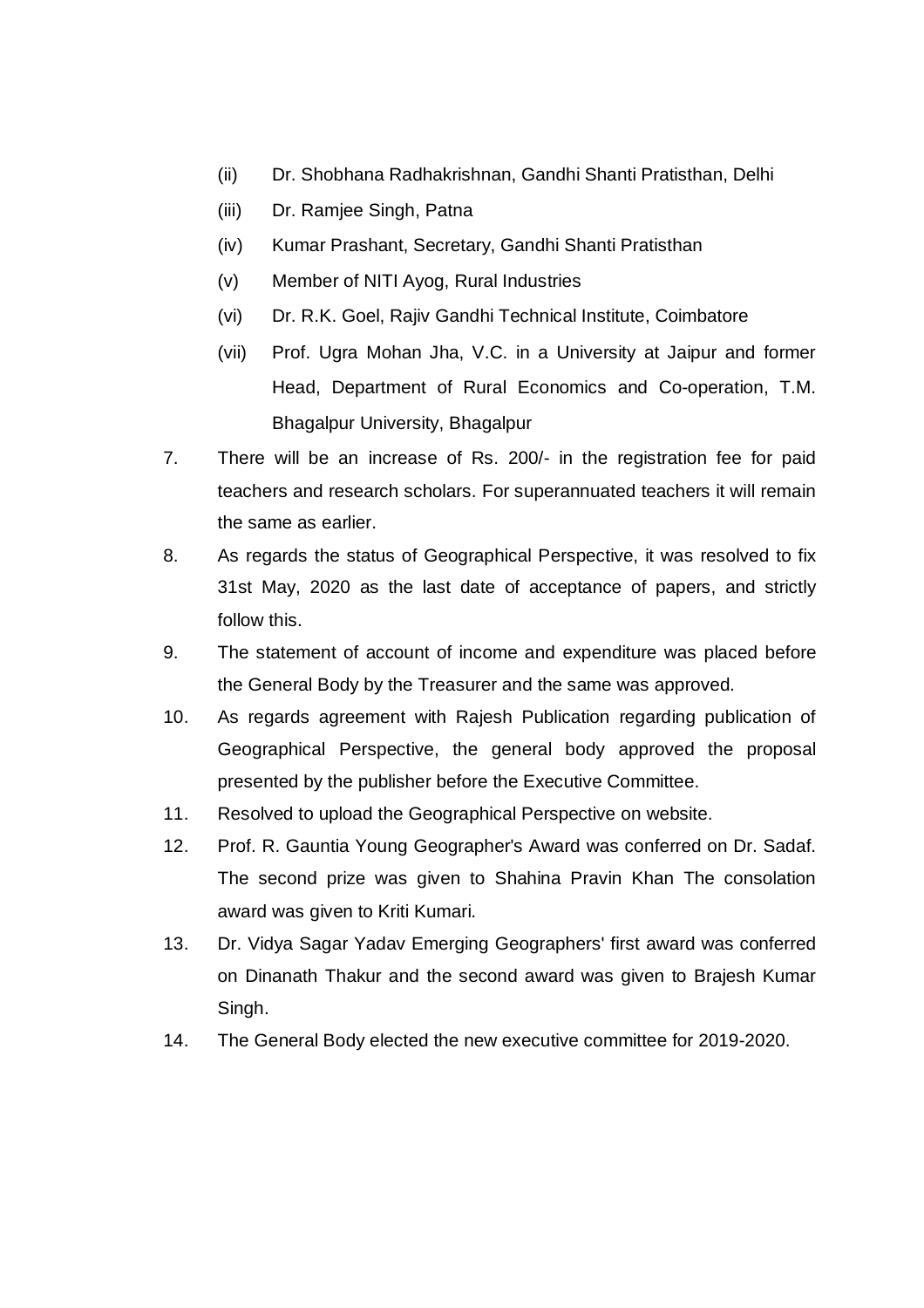### **Executive Committee**

#### **2019-2020**

### Chief Patron : **Prof. (Dr.) L.N. Ram**

### Patron : **Prof. (Dr.) R.B.P. Singh**

### **Office Bearers**

| President                                 | Prof. (Dr.) Devendra Prasad Singh, Patna      |  |  |  |
|-------------------------------------------|-----------------------------------------------|--|--|--|
| <b>President Elect</b>                    | Dr. S.K. Sharma, Dhanbad                      |  |  |  |
| <b>Past President</b>                     | Prof. (Dr.) Shio Muni Yadav, Madhepura        |  |  |  |
| Vice Presidents - North                   | Prof. Jayanand Mishra, Darbhanga<br>÷         |  |  |  |
| Central                                   | Prof. Hira Lal Singh, Patna<br>$\sim 10$      |  |  |  |
| South                                     | Dr. Anil Kumar Singh, Chas (Bokaro)<br>÷.     |  |  |  |
| <b>General Secretary</b>                  | Prof. Md. Ataullah, Patna<br>t.               |  |  |  |
| <b>Treasurer</b>                          | Dr. Manoj Kumar Sinha, Patna                  |  |  |  |
| <b>Joint Secretary</b>                    | Dr. Anoop Kumar Singh, Sohsarai (Nalanda)     |  |  |  |
| <b>Members of the Executive Committee</b> |                                               |  |  |  |
| (A) Nothern Zone-                         | 1. Dr. Anuranjan, Darbhanga                   |  |  |  |
|                                           | 2. Dr. S.N. Choudhary, Darbhanga              |  |  |  |
|                                           | 3. Dr. Sandeep Kumar Singh, Madhubani         |  |  |  |
|                                           | 4. Dr. Vinay Nath Jha, Darbhanga              |  |  |  |
| (B) Central Zone-                         | 1. Dr. Parmanand Prasad Singh, Hisua (Nawada) |  |  |  |
|                                           | 2. Prof. S.N. Pandey, Bhagalpur               |  |  |  |
|                                           | 3. Dr. Radhe Shyam Prasad, Patna              |  |  |  |
|                                           | 4. Dr. Nagesh, Patna                          |  |  |  |
| (C) Southern Zone-                        | 1. Dr. Abhay Kumar Sinha, Hazaribag           |  |  |  |
|                                           | 2. Dr. Ramchandra Kumar, Jharia               |  |  |  |
|                                           | 3. Dr. Tikait Manjhee, Nirsa                  |  |  |  |
|                                           | 4. Dr. Praween Kumar Sharma, Hazaribag        |  |  |  |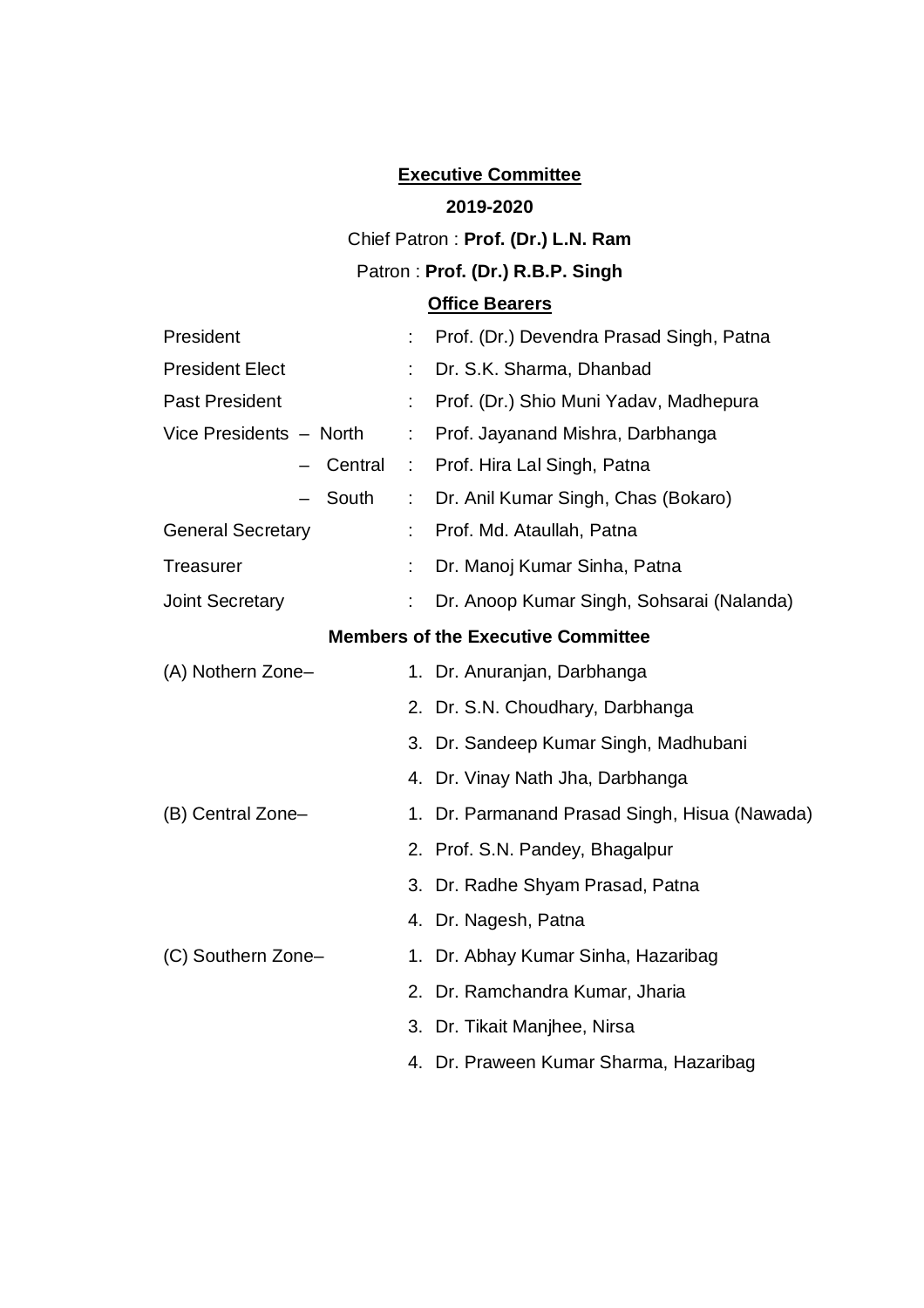#### **Co-opted Members**

| (A) Nothern Zone-                                        |  | 1. Dr. Ram Pravesh Yadav, Muzaffarpur                           |
|----------------------------------------------------------|--|-----------------------------------------------------------------|
|                                                          |  | 2. Dr. Kedar Nath, Chapra                                       |
| (B) Central Zone-                                        |  | 1. Dr. Paras Roy, Ara                                           |
|                                                          |  | 2. Dr. Aniruddh Kumar, Bhagalpur                                |
| (C) Southern Zone-                                       |  | 1. Dr. Aaley Ali, Jamshedpur                                    |
|                                                          |  | 2. Dr. Pradeep Kumar Singh, Hazaribag                           |
|                                                          |  | High School Representative: 1. Dr. Vijay Kumar Choudhary, Patna |
|                                                          |  | 2. Dr. Ranjit Kumar Das, Hazaribag                              |
| Representative of Editorial Board: Dr. Usha Verma, Patna |  |                                                                 |
| <b>External Representative</b>                           |  | : Dr. Ganesh Pathak, Ballia (U.P.)                              |

#### **Special Invitees :**

- (A) All P.G. Heads of the Department of Geography, Bihar and Jharkhand
- (B) All Past Presidents of the Association of Geographers, Bihar and Jharkhand.

### **Editorial Board of the Journal :**

1. Editor-in-Chief : Prof. R.B.P. Singh, Patna

### **Advisory Committee for Editorial Board :**

- 1. Prof. Rana Pratap, Bodh Gaya
- 2. Prof. K.N. Paswan, Patna

#### **Editorial Board Members :**

- 1. Prof. Usha Verma, Patna
- 2. Prof. Ravi Kiran Sharma, Patna
- 3. Dr. Rahde Shyam Prasad, Patna
- 4. Prof. Anuradha Sahay, Patna

**Joint Editor:** Prof. Md. Nazim, Patna